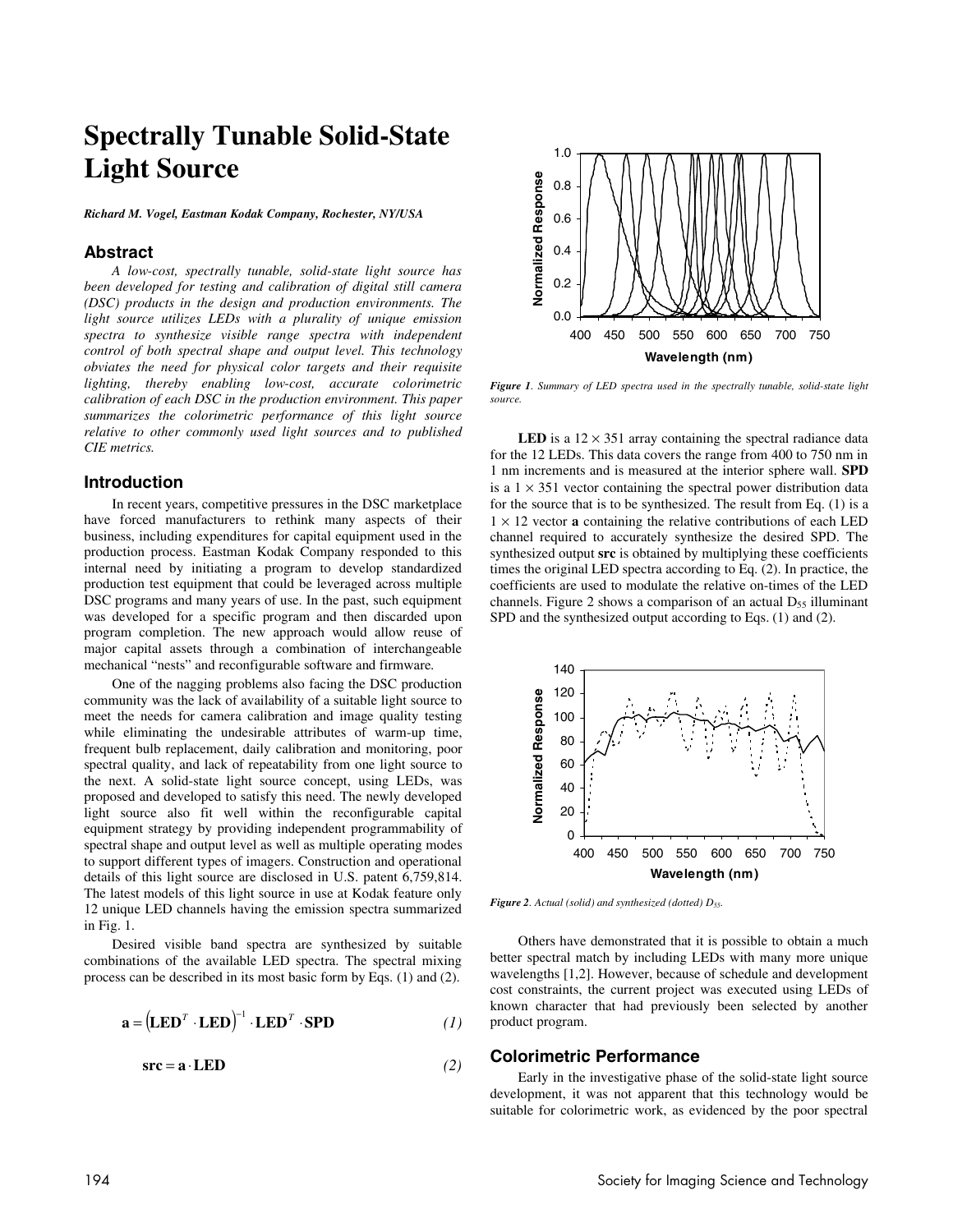match between the synthesized and desired SPDs (see Fig. 2). Evaluations were performed using simulated solid-state light source data to assess the expected performance against the following metrics:

- Correlated color temperature (CCT)
- Visible range metamerism index (MI*vis*)
- Color-rendering index (CRI)
- CIELAB ∆E\*

Simulations were also performed to determine the expected performance of the solid-state light source when used in conjunction with an actual digital still camera for the purpose of colorimetric calibration. Several different types of light source were already in use in DSC production environments within the company, therefore, it was determined to also include them in the evaluation. Three sources suitable for illuminating a reflective chart were chosen, as summarized below.

- ARRI Compact 200 HMI
- Solax daylight simulator (filtered Xenon)
- Kinoflo 152-K55-S (fluorescent lamp)

Each of the selected sources had a nominal correlated-color temperature aim of 5500 K. The following sections briefly describe each of the performance metrics used and the results for each light source considered.

#### **Correlated Color Temperature (CCT)**

The fourth edition of the CIE International Lighting Vocabulary defines the correlated color temperature as follows: "Temperature of the Planckian radiator whose perceived colour most closely resembles that of a given stimulus seen at the same brightness and under specified viewing conditions. The recommended method of calculating the correlated colour temperature of a stimulus is to determine on the  $u, v$  (not the  $u', v'$ ) chromaticity diagram the temperature of the point on the locus of Planckian radiators that is nearest to the point representing the stimulus" [3].

The correlated color temperature was computed for each of the light sources under consideration using the method outlined by Wyszecki and Styles [4]. The results are summarized in Table 1 and shown graphically in Fig. 3. The LED-based source was within 150 K of the  $D_{55}$  aim, while the Solax and ARRI sources were both approximately 500 K away from the aim in opposite directions. The Kinoflo lamp was almost 1,300 K higher than its published color temperature, leading us to question whether it was being operated correctly. Unfortunately, there was no opportunity to have the spectral data measured again. Figure 3 illustrates that the chromaticities of the solid-state source fall essentially on the Dilluminant locus, whereas the chromaticities of the other sources are somewhat distant from the locus.



*Figure 3. Location of the evaluated light sources relative to the D-illuminant locus.* 

#### **Color-Rendering Index (CRI)**

CIE Technical Report 13.3 (1995) provides a method of assessing the color rending properties of a particular light source relative to a D-illuminant having the same color temperature [5]. Assessment is based on a set of eight Munsell colors to arrive at an average color-rendering index that ranges in value from 0 to 100. Sources with a color-rending index of 100 are considered to be equivalent to a D-illuminant of the same color temperature. The CRI for each source was computed and summarized in Table 1, where each source is ranked in order of descending CRI value.

#### **Visible Range Metamerism Index (MIvis)**

CIE Publication 51, TC-1.3 (1981), provides a method for assessing the suitability of a particular light source as a simulator of D-illuminants  $D_{55}$ ,  $D_{65}$ , or  $D_{75}$  [6]. Two metamerism indices are defined—one for the visible range (MI*vis*) and one for the ultraviolet range (MI*uv*)—and the assessment is based on different sets of metameric samples for each index. For the current evaluation, only the visible metamerism index is considered for comparison with illuminant  $D_{55}$ . Five performance categories, ranging from A to E, are defined based on the CIELAB ∆E\* value computed for the metamerism index. The visible range metamerism index, and corresponding source category, were computed for each source, and the results are summarized in Table 1.

**Table 1. Light Source Performance Metrics** 

| <b>Source</b> | ССТ<br>(K) | CRI | <b>M</b> Ivis<br>$(\Delta E^*)$ | Category |
|---------------|------------|-----|---------------------------------|----------|
| $D_{55}$      | 5502       | 100 | 0.00                            | A        |
| LED           | 5640       | 98  | 0.41                            | в        |
| <b>HMI</b>    | 4974       | 96  | 0.76                            | C        |
| Solax         | 5947       | 94  | 0.36                            | в        |
| Kinoflo       | 6792       | 91  | 0.79                            | C        |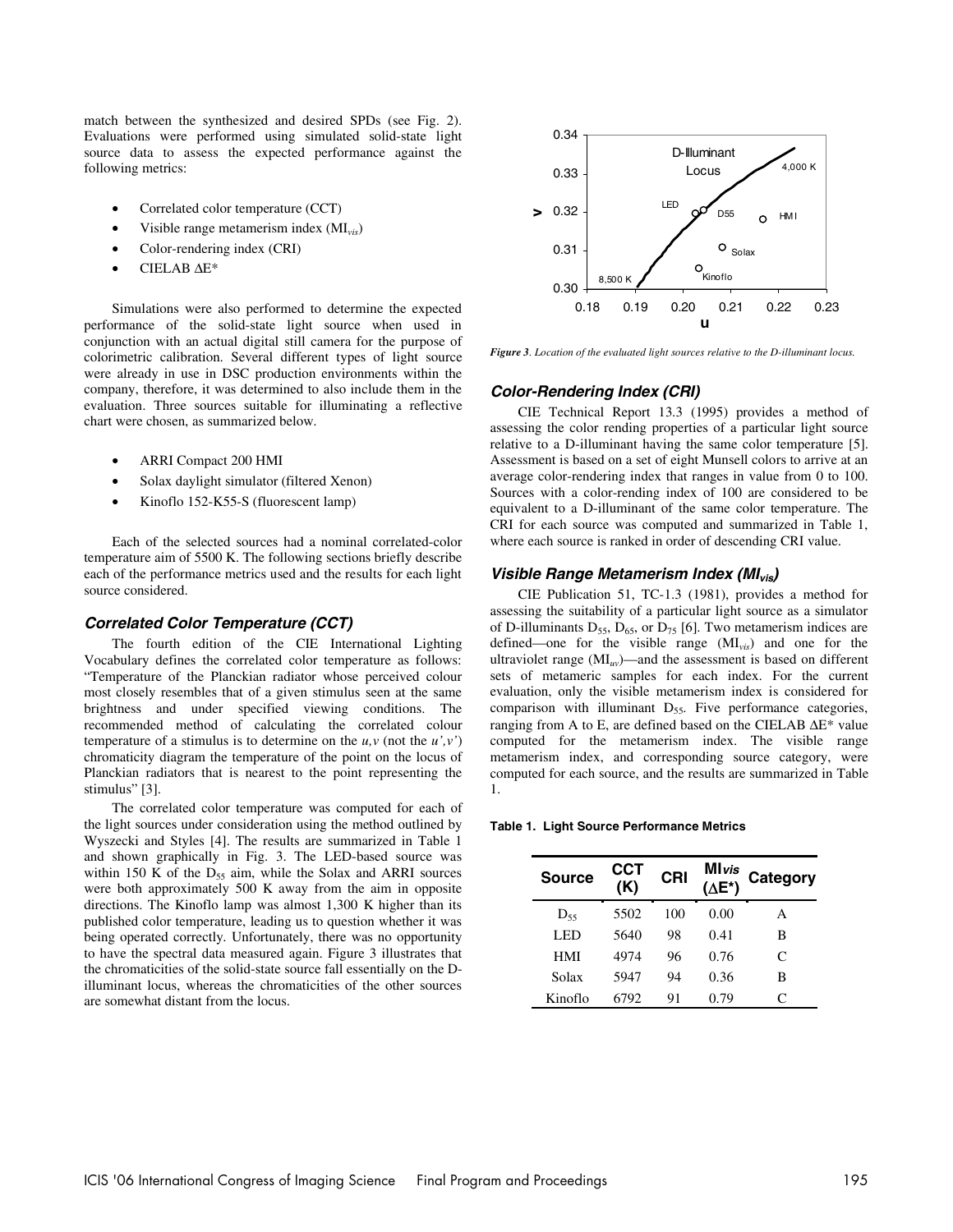Both the solid-state and Solax sources received MI*vis* values below 0.5 ∆E\* units, placing them into category B. Even though the HMI source had a visible range metamerism index that was double that of the Solax source, it will be shown later that it actually performed better for calibrating a DSC.

#### **Illuminant/Color Patch Spectral Synthesis**

An area of particular interest is the ability of the solid-state light source to accurately synthesize a set of spectra as might be represented by the SPD of a particular source or illuminant concatenated with the spectral reflectance characteristics (SRD) of a color chart comprising a plurality of color patches. For this exercise, a Macbeth Color Checker (MCC) was chosen because its characteristics are already familiar to the worldwide image science community.

An aim data set was created by first calculating the CIE XYZ tristimulus values for each patch of the MCC under a 5500 K Dilluminant. The D-illuminant SPD was calculated at 5 nm increments over the range from 400 to 700 nm. The XYZ values were then transformed to CIELAB  $L^*$ ,  $a^*$ , and  $b^*$  values. Reproduction data sets for the ARRI, Solax, and Kinoflo sources were created using the same procedure. The average and maximum CIELAB ∆E\* values were computed from the aim and reproduction data sets, and the results are summarized in Table 2.

A reproduction data set was created for the solid-state light source by first concatenating the actual  $D_{55}$  SPD with the MCC reflectance spectra followed by synthesis of the combined spectra using Eqs. (1) and (2). XYZ values were then computed from the synthesized  $D_{55}/MCC$  spectra with normalization performed relative to the synthesized  $D_{55}$  SPD (Fig. 2). The average and maximum CIELAB ∆E\* values were computed from the aim and reproduction data sets, and the results are summarized in Table 2.

| Table 2. Color Performance of Light Sources |  |
|---------------------------------------------|--|
|---------------------------------------------|--|

| <b>Source</b> | ∆E*ave | ∆E*max |
|---------------|--------|--------|
| LED           | 0.61   | 2.34   |
| Solax         | 1.51   | 3.62   |
| HMI           | 1.94   | 5.77   |
| Kinoflo       | 2.12.  | 5.90   |

Again, the solid-state light source fared better than did the other three sources in reproducing the colorimetry of the color chart when compared to illuminant  $D_{55}$ . However, it is important to note that in this case the solid-state light source is actually synthesizing the spectra of the source/color patch combinations, thereby replacing the physical color chart entirely.

### **DSC Calibration Results**

Perhaps the most important performance criterion for the solid-state light source is its ability to enable accurate calibration of a DSC's white-balance gains and color-correction matrix so that the DSC performs correctly when used under the intended illumination conditions. A set of spectral sensitivities for a typical KODAK Blue Plus Color Image Sensor, combined with a dichroic infrared (IR) filter, were chosen to serve as the basis for this evaluation, as shown in Fig. 4. A set of Guassian spectral sensitivities is also shown and will be discussed later.

A set of RGB values for each of the 24 MCC color patches were computed by concatenating the SPD of the selected source with the SRD of each color patch and the spectral sensitivities of the imager, and then the results were summed for each wavelength within each color channel. The spectral sensitivities were first normalized to produce equal RGB values for the SPD alone, equivalent to white-balancing the camera. This process was repeated for each of the sources, including illuminant  $D_{55}$ . For the solid-state light source, the resulting synthesized spectra for each SPD/SRD combination were concatenated with the sensitivities of the imager to compute the RGB values. In this case, the spectral sensitivities were normalized to produce equal RGB values for the synthesized  $D_{55}$  illuminant alone (see Fig. 2).



*Figure 4. Comparison of CCD (solid) and Guassian (dotted) spectral sensitivities (all normalized to unit area).*

Color-correction matrices were computed for each case using a process described in U.S. patent 5,668,596, with chromatic adaptation applied and error minimization performed in the CIELAB color space. The average and maximum CIELAB ∆E\* values were computed for each case and are summarized in Table 3. The white-balance errors, expressed as a red/green or blue/green ratio, were also computed and are summarized in Table 3. These errors represent the result of calibrating the DSC with the indicated source and then using it under actual  $D_{55}$ .

**Table 3. Colorimetric Performance of Light Sources with the KODAK Blue Plus Color Image Sensor** 

| <b>Source</b> | R/G<br>Error<br>(%) | B/G<br>Error<br>(%) | ∧E*ave | $AE*max$ |
|---------------|---------------------|---------------------|--------|----------|
| $D_{55}$      | 0.00                | 0.00                | 3.33   | 10.95    |
| LED           | $-0.14$             | 0.52                | 3.21   | 10.11    |
| HMI           | 7.17                | 0.20                | 3.72   | 12.00    |
| Solax         | 4.20                | 13.26               | 3.78   | 13.33    |
| Kinoflo       | 3.03                | 16.94               | 4.13   | 15.76    |

The results in Table 3 show that a DSC that is calibrated using the solid-state light source will exhibit small white-balance errors when used under actual  $D_{55}$ . The other sources will cause much larger white-balance errors to be present. It is interesting to note